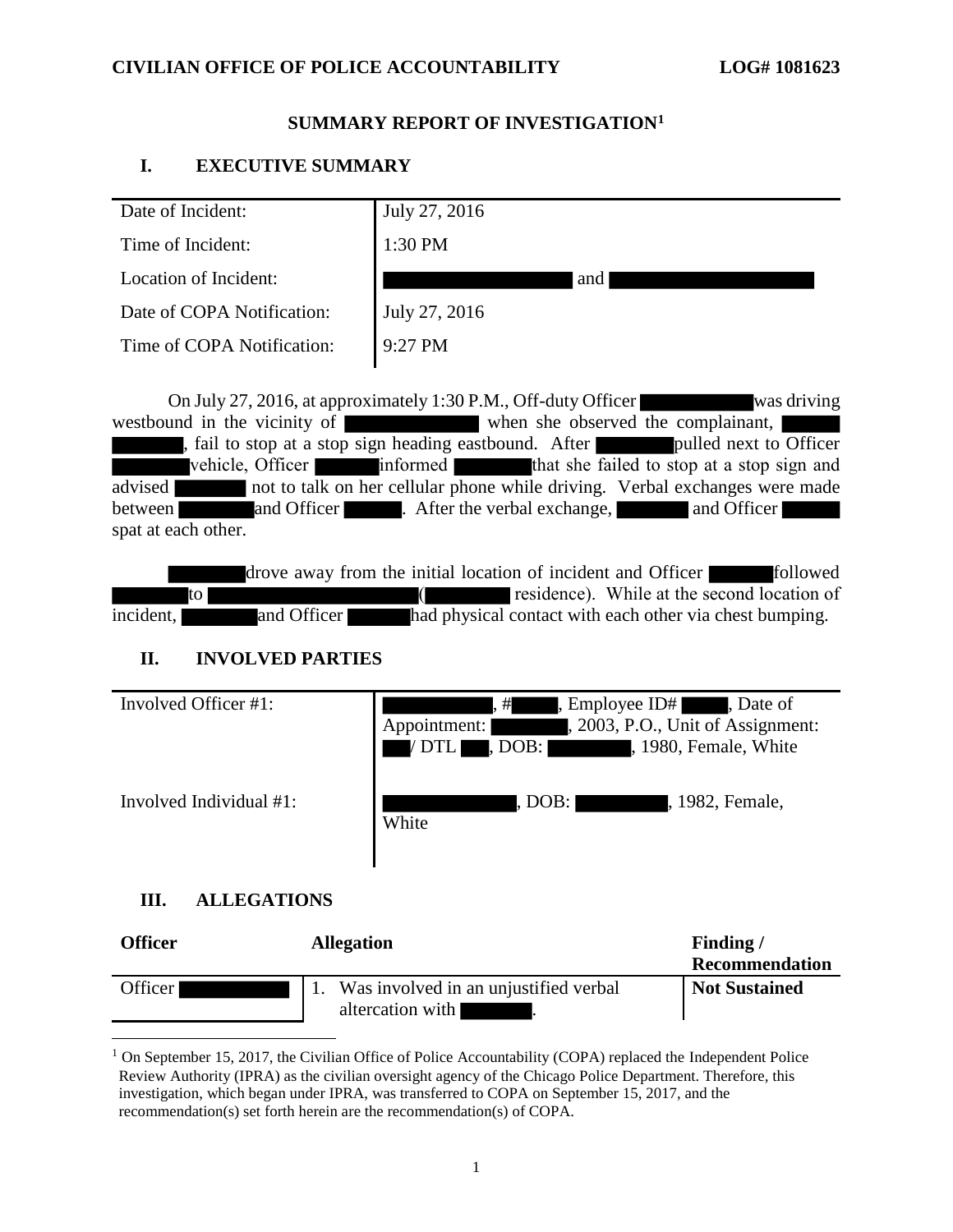| Directed profanities towards<br>2.                                    | <b>Not Sustained</b> |
|-----------------------------------------------------------------------|----------------------|
| 3.<br>Spat on                                                         | <b>Not Sustained</b> |
| Followed<br>to her place of residence<br>4.<br>without justification. | <b>Exonerated</b>    |
| with her personal vehicle.<br>5.<br><b>Struck</b>                     | <b>Not Sustained</b> |
| Involved in an unjustified physical<br>6.<br>altercation with         | <b>Not Sustained</b> |
|                                                                       |                      |
|                                                                       |                      |

# **IV. APPLICABLE RULES AND LAWS**

#### Rules

- 1. Rule 2: Any action or conduct which impedes the Department's efforts to achieve its policy and goals or brings discredit upon the Department.
- 2. Rule 8: Disrespect to or maltreatment of any person, while on or off duty.
- 3. Rule 9: Engaging in any unjustified verbal or physical altercation with any person, while on or off duty.

#### General Orders

# **V. INVESTIGATION**

#### **a. Interviews**

In her interview with IPRA on July 28, 2016, stated that on July 27, 2017, at approximately 1:30 pm, she drove eastbound on and stopped at a stop sign at **a added** that there was a vehicle facing westbound on at a stop sign. stated that as she proceeded across the intersection she observed that a white female, now known as Officer , lowered her driver side window. drove next to Officer and lowered her window.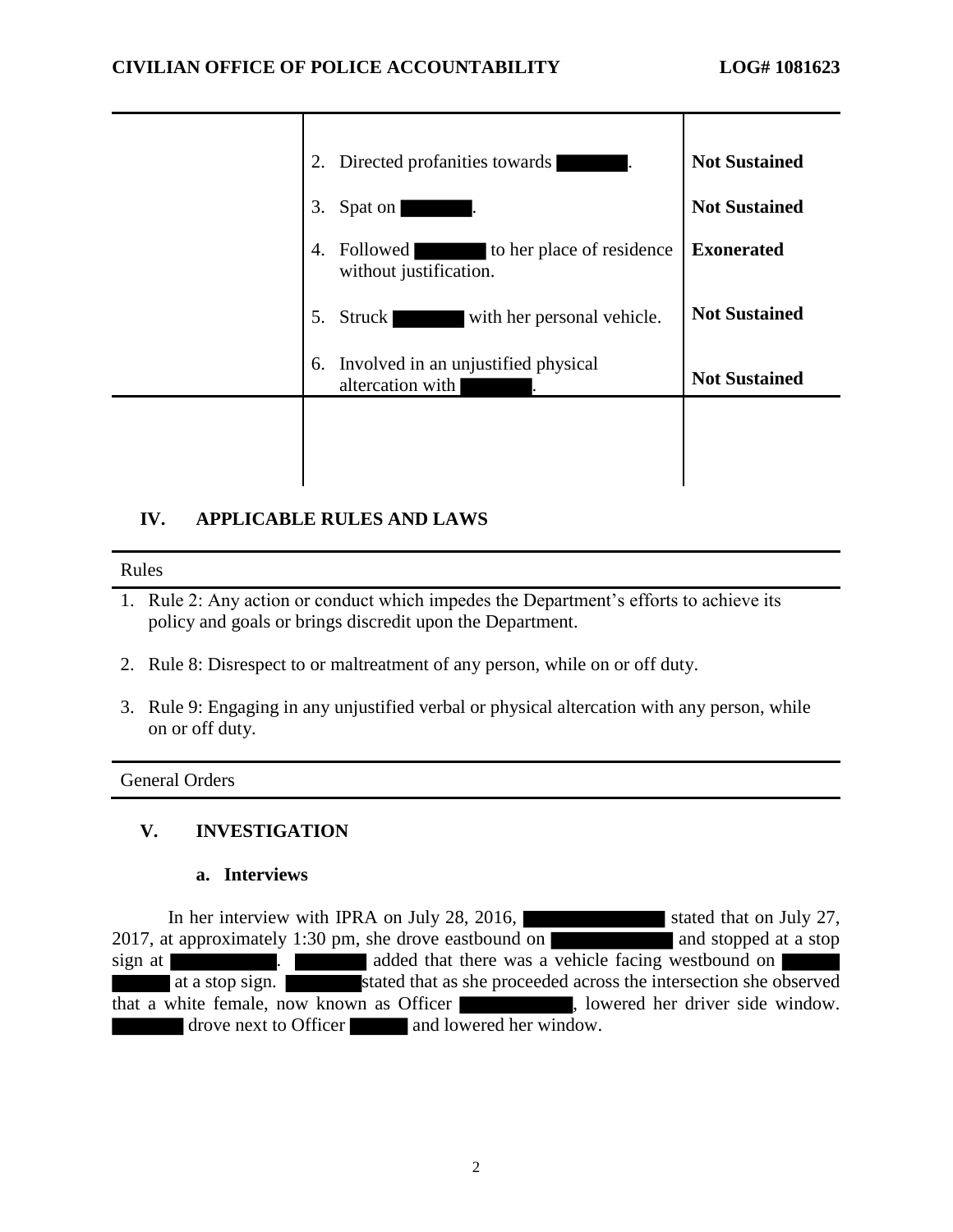related that Officer stated words to the effect of, "You fat bitch. You shouldn't be on your cell phone while you're driving."<sup>2</sup> informed Officer that she was not on her cell phone. Officer accused of not stopping at the stop sign. stated that she referred to Officer as an ignorant cunt after Officer teased her about rushing home to eat her groceries. Further stated that at some point, Officer spat at her and she spat back at Officer . Stated that Officer saliva landed on her vehicle. is not sure as to where her saliva landed. **in the sali**then drove away from the scene.

stated that Officer made a U-turn and followed to her residence. **related that she pulled into her parking space**, which is in the alley behind her residence. Officer then pulled up directly behind vehicle. her vehicle and Officer told her that she was going to pay for what she had done. Officer identified herself as an off-duty Chicago Police Officer. stated that she took her milk inside her residence, leaving Officer outside. When returned to her vehicle, Officer was still present. stated that she walked in front of Officer vehicle to take a photographs of Officer license plate. Officer accelerated on the gas and physically struck on her left knee with her vehicle.

related that Officer exited her vehicle and stated words to the effect of, "God's gonna to punish you, you fat bitch."<sup>3</sup> stated that she told Officer to go home.  $\blacksquare$  related that Officer chest bumped her several times as if she was trying to initiate a physical altercation. stated that she told Officer to get back and to get out of her face. Stated that a neighbor, now known as stated in , stood in between her and Officer **.** added that told Officer to get out of **face.** Informed Officer **the situation alone.** related that Officer entered her vehicle and left the scene.

Upon inquiry, stated that she did not know that Officer was a police until she identified herself as such, at stated that later officer until she identified herself as such, at  $\blacksquare$  residence.  $\blacksquare$ during the day while she was driving, several unidentified police officers pulled her over and informed her that an erratic woman (now known as Officer ) called 311 regarding a road rage incident. also learned from the unidentified officers that the dispatcher informed Officer not to follow the vehicle. Stated that she gave the officers her phone number and the officers copied the information from her identification.

stated that Officer accused of striking her vehicle. stated that she never chest bumped Officer and denied threatening Officer or damaging Officer vehicle.<sup>4</sup>

In his interview with COPA stated that on July 27, 2016, at approximately 1:30 pm, he was visiting the residence of his in-laws.  $\blacksquare$  related that he was in the backyard of the residence along with his 6-year-old daughter. **At added** that the

 $\overline{\phantom{a}}$ 

<sup>2</sup> Attachment #17, 3:48

<sup>3</sup> Attachment #17, 5:52

 $4$  Attachment #17, 20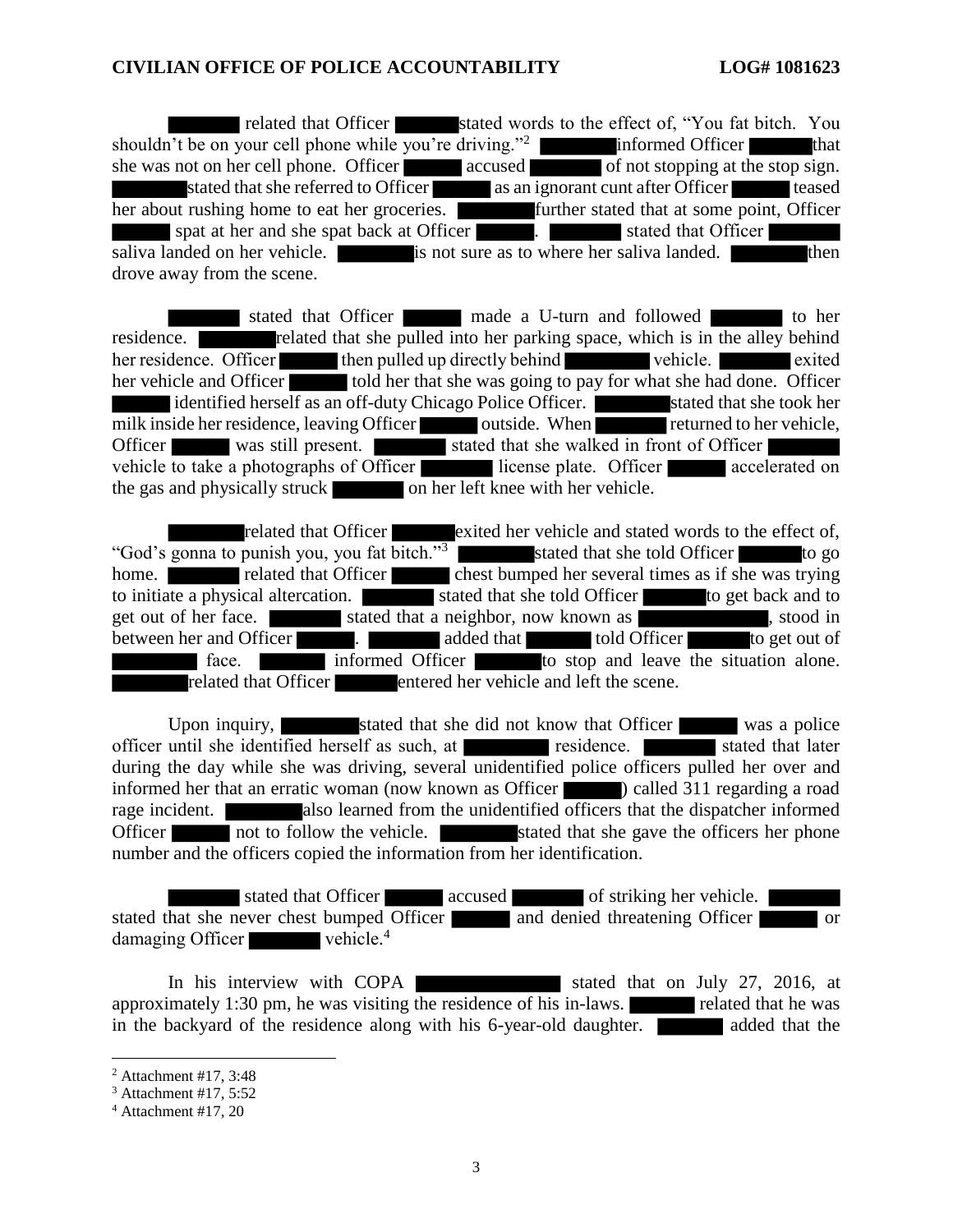backyard of the residence is directly across from residence. continued that his daughter was inside the swimming pool in the middle of the yard, while he was grilling near a tall privacy fence near the alley.

related that he heard one vehicle drive into the alley and onto a gravel parking area behind the apartment building. In the heard a second vehicle drive up behind the then heard two women arguing. related that he heard one female state garage. words to the effect of, "I need your information, you are going to pay for this, you damaged my vehicle."<sup>5</sup>

opened the overhead garage door. observed a female, now known as , in the driver's seat of a black Chevy Tahoe/Suburban facing westbound. Officer added that the driver's side door was open. also observed another female, now known standing outside the vehicle driven by Officer as approximately 3 feet away from the driver's side door. stated that he does not know personally but knew that she resided in the apartment building at that time.

stated that he observed spit on the driver's side window of Officer vehicle. related that he informed Officer and that he was going to call stated that Officer then identified herself as a Chicago Police Officer. the police. added that he called 911 and informed the dispatcher about the incident. stated that he informed the dispatcher that an officer was involved in the incident.

related that . stated words to the effect of, "MF this and F that, I don't care that you're a cop."<sup>6</sup> stated that Officer never exited her vehicle. related that Officer showed him the damage to her door, where kicked or punched it while in traffic. stated that at some point he entered the garage and closed the overhead door because he didn't want his daughter to witness the incident. denied separating and/or standing between and Officer

related that he eventually heard Officer drive away while remained in the alley yelling and cursing. related that there were no additional witnesses. stated that Officer never raised her voice and never exited her vehicle. denied observing physical contact between and Officer stated that denied hearing Officer appeared to be upset. use profanities. Officer also never heard threaten Officer  $\overline{a}$ related that at one point he he was a police officer to try and calm the situation down. told Officer

In her statement to COPA, Detective stated that on July 27, 2017, she was assigned to Unit along with her partner, Detective . Det. and Det. met District Station. Det. with Officer at the related that she did not have any independent recollection of what Officer is stated to her during their conversation at the District Station. Det. recited the information from the case supplemental report related to the incident during her statement to COPA.

 $5$  Attachment #41, 3:42 - 3:45

 $6$  Attachment #41, 5:08 - 05:11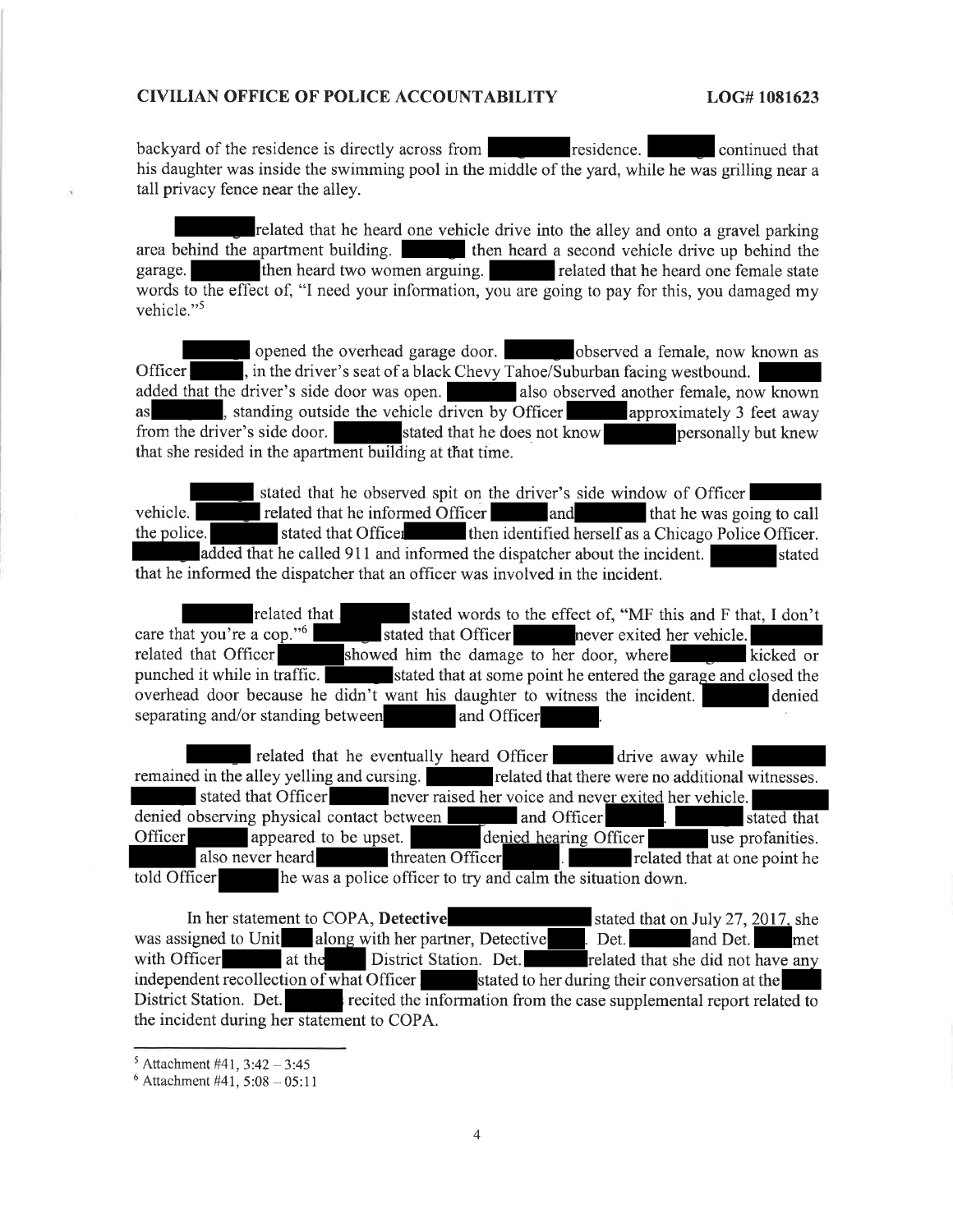Upon inquiry, Detective stated that she did not recall the direction in which and Officer were travelling during the incident that occurred on . Detective elated that PO informed her that while on she identified herself as a police officer to **the contract of the stated that Officer** stated that Officer did not tell her whether she was acting as a police officer or a civilian while following However, Officer expressed her concern for other citizens because of driving behavior. Detective stated that Officer was never asked about the rate of speed that she was traveling while following **the contract of the stated that Officer** never described any physical contact between herself and other than the spit from .

Detective related that during her conversation with  $\blacksquare$ , stated that he did not observe physical contact between and Officer **and Officer** . Detective stated that she then followed up with Officer , Officer told her that she did not want to pursue the case due to family and health reasons.

In her statement to COPA, **Detective stated that she was assigned to Beat** along with Detective **.** On the date and time of the incident Detective and Detective responded to the District Station to speak with Officer . Detective related that Officer informed her that while she was inside her personal vehicle along with her two children at the intersection of  $\blacksquare$  and an unknown street, she observed fail to stop at a stop sign.

Detective continued that Officer related that when she made eye contact slammed on her brakes and stopped her vehicle next to Officer vehicle. Officer informed that she failed to stop at the stop sign. Officer that if she didn't like it she should call the police. Officer stated, "I am the police."<sup>7</sup> Officer related that stated "I hate the fucking police"<sup>8</sup> and spat in Officer **face. face. then drove away from the scene.** Detective related that Officer turned her vehicle around followed . Pulled into an alley near and Officer **followed** . Officer stated that stopped and parked her vehicle. As Officer was calling the police exited her vehicle and ran towards Officer vehicle. Detective stated that Officer told her that she did not speak with a dispatcher at that time because the call did not go through.

Detective stated that Officer told her that when approached her vehicle, banged on Officer vehicle and scratched the driver's side door with her keys. Detective related that Officer informed her that she exited her vehicle to approach because she felt that was threatening her and her children. Officer told Detective that she and were standing chest to chest, bumped Officer chest. Officer stated that while was yelling at her, exited his backyard and stood between and Officer **and Officer** . Officer stated that identified himself as a police officer. Officer stated that

 $\overline{a}$ 

 $7$  Attachment #43, 4:53 – 4:55

<sup>8</sup> Attachment #43, 4:57 – 4:59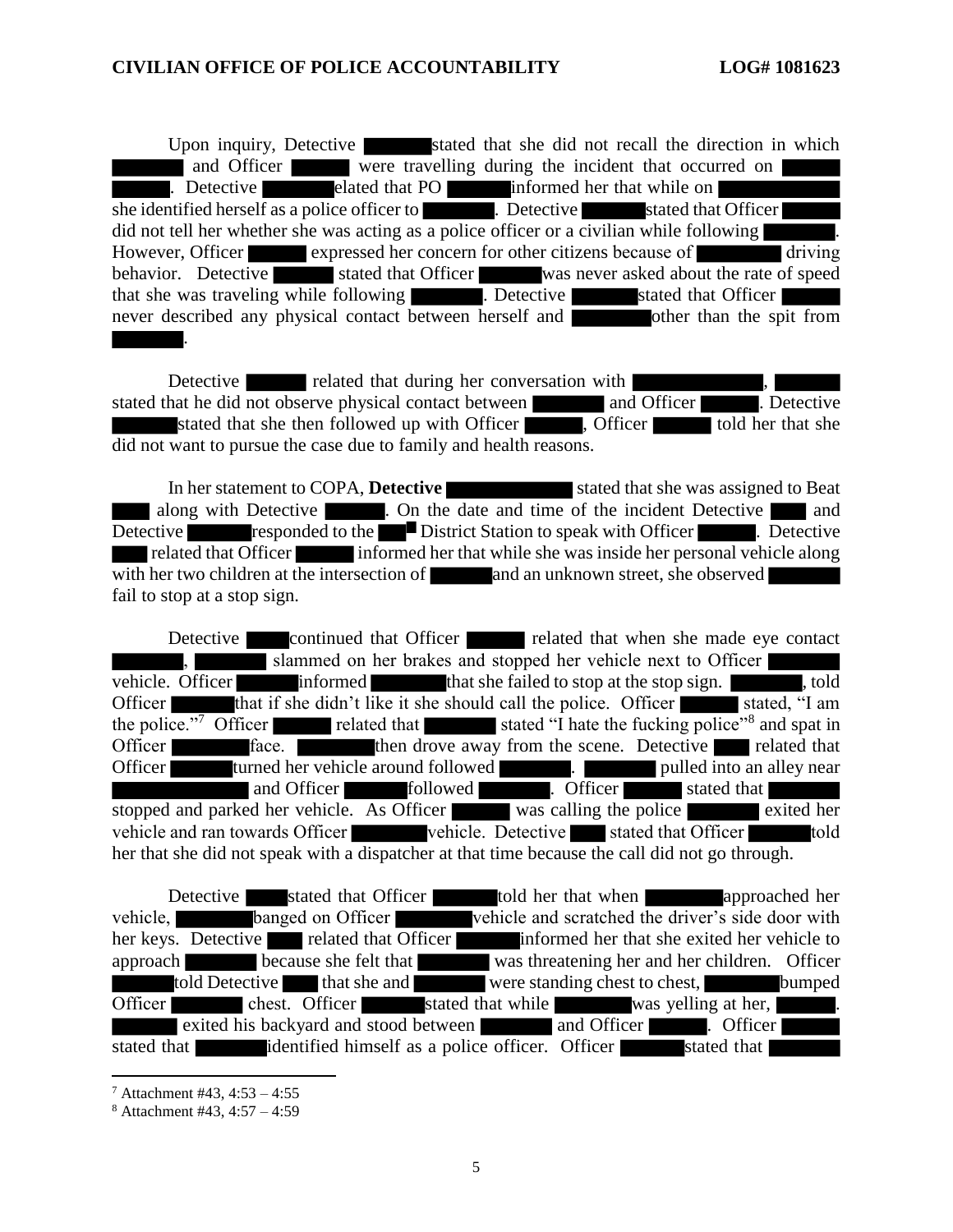removed groceries from her vehicle and entered her residence. Officer drove to the District Station to file a report against

Detective stated that Detective spoke with about the incident via telephone a day or two later. Detective related that she was informed that went into the alley and stood in between the and Officer **and Officer** . Detective related that denied identifying himself as a police officer. stated that and Officer were yelling at each other.

Detective related that Officer decided not to file charges against due to her family and health situation.<sup>9</sup>

In her statement to COPA on May 15, 2018, **Accused Officer** stated that on the date and time of the incident she was off-duty. Officer related that her children were seated in the rear of her vehicle (5-year-old and 7-year-old ). Officer described her vehicle as a black 2014 Chevy Suburban. Officer stated that as she was driving westbound on she stopped at a stop sign located on the corner of and . While sitting at the stop sign, Officer observed a white female, now known as  $\blacksquare$ , on her phone while driving eastbound on  $\blacksquare$ . Officer stated that failed to stop at the stop sign and drove next to the driver's side of her vehicle.

Officer related that lowered her driver side window and stated words to the effect of, "What the fuck are you shaking your head at bitch<sup>10</sup>." Officer stated that her window was lowered prior to her interaction with . Officer related that she informed that she failed to stop at the stop sign and that she should not talk on her cell phone while driving. Officer related that stated words to the effect of, "Why" don't you call the police then bitch.<sup>11</sup>" Officer identified herself as a police officer to then stated words to the effect of, "Well then fuck you pig bitch.<sup>12</sup>"

Officer related that then spat in her direction, striking her on her face and inside her mouth. Officer continued that her mouth contained saliva, therefore, she spat spit out of her mouth. Officer stated that she spat saliva out of her mouth and was not sure as to where the saliva landed. Officer continued that as she was raising her windows, stated words to the effect of, "Your mommy's a fucking cunt kids."<sup>13</sup> Officer added that directed profanities towards her and drove eastbound on Berteau.

Officer called 911 and informed the call taker that threatened to kill her. Officer related that she followed vehicle to obtain a license plate number. Officer **related that she informed the call taker that she was not chasing** , instead she was trying to obtain her license plate number. Officer stated that she eventually she

l

<sup>9</sup> Attachment #43

<sup>&</sup>lt;sup>10</sup> Attachment #37,  $6:32 - 6:33$ 

<sup>&</sup>lt;sup>11</sup> Attachment #37, 6:44 – 6:45

<sup>&</sup>lt;sup>12</sup> Attachment #37, 6:51 – 6:52

<sup>13</sup> Attachment #37, 7:38 – 7:39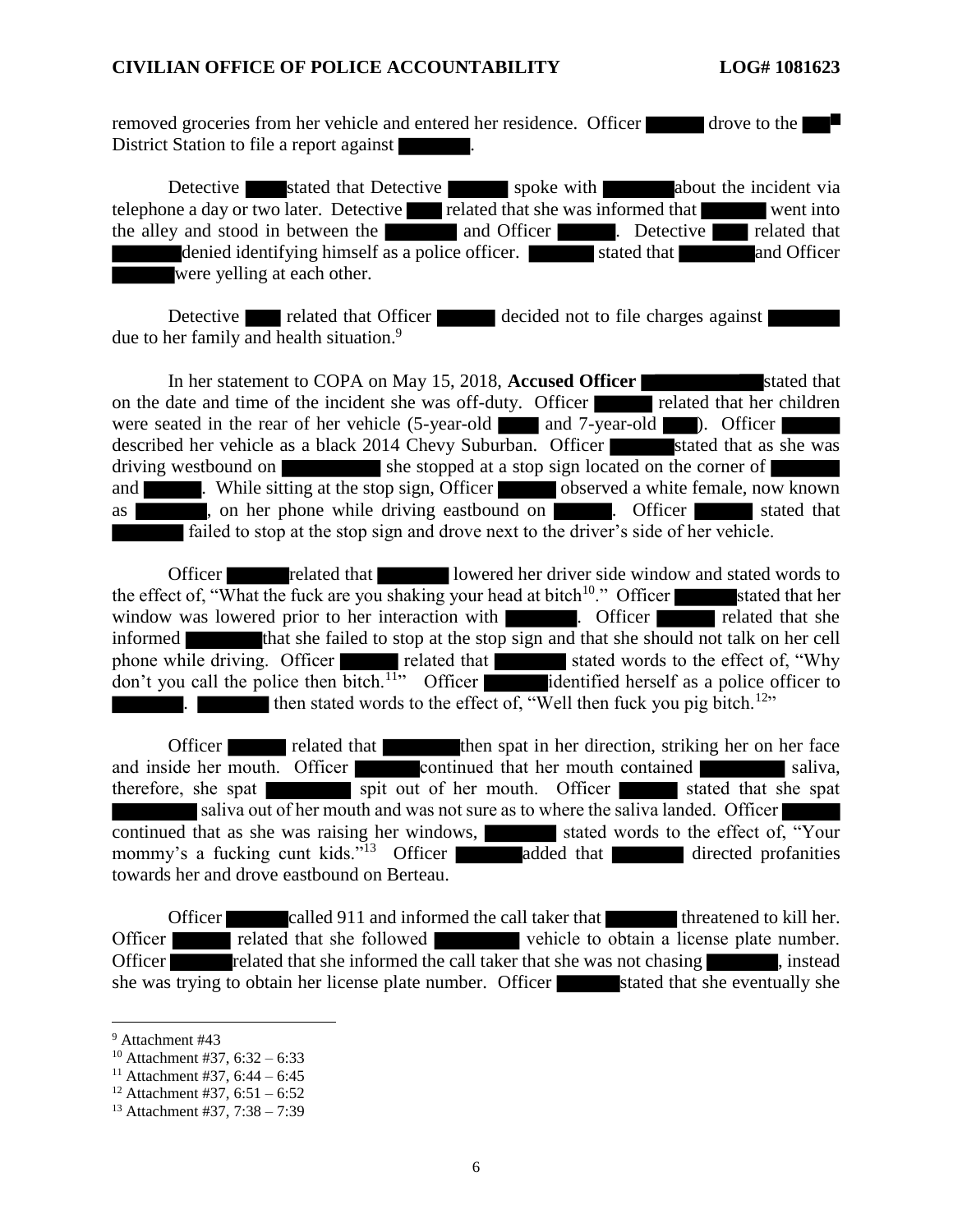gave the license plate number to the call taker. Officer stated that at some point pulled her car inside the alley and into a small parking lot in the alley.

Officer stated that she pulled into the mouth of the alley and attempted to call 911 parked her vehicle and to request police assistance. Officer to inform them that related that exited her vehicle, approached Officer vehicle and scratched vehicle with keys. Officer Officer stated that as reached the rear of her vehicle, Officer exited her vehicle and directed to step away from her vehicle. walked towards Officer and chest bumped Officer Officer related that then pushed her shoulders with both hands. Officer screamed out for someone to call 911.

Officer related that as attempted to push her a second time, Officer raised her hands to block contact. Officer stated that exited a backyard gate and asked what was going on. Officer related that as velled at , Officer informed that J pushed her. Officer stated that walked away, entered her vehicle and drove away. Officer related that upon , she identified herself as a police officer. Upon learning that Officer inquiry by was a police officer. identified himself as a police officer to Officer . Officer stated that suggested that she go the District to obtain a police report regarding the incident. Officer stated that she did not obtain personal information prior to leaving the scene.

Officer denied directing profanities towards . Officer admitted direction but was not sure as to where the spit landed. Officer that she spat in denied being involved in an unjustified verbal altercation with Officer | contended that was the aggressor and that she remained calm when she spoke with during the incident.

Officer contended that she followed to obtain her license plate number. Officer denied striking with her vehicle and being involved in a physical altercation with . Officer stated that **the cheese** chest bumped her and pushed her with her hands. Officer continued that she made physical contact with when she blocked second attempt to push her.

Officer stated that she did not file charges against because she was advised by the responding detectives that it would not be a good idea. Officer continued that one of the responding detectives told her that might sue her. $14$ 

In her subsequent statement to COPA on June 7, 2018, Officer listened to the 911 call that she made on the date and time of the incident. Officer stated that she continued to follow after she obtained license plate number so that she could obtain a physical description of the driver. Officer denied informing the responding detectives that she did not want to file charges because of medical and family reasons. Officer continued

<sup>&</sup>lt;sup>14</sup> Attachment #37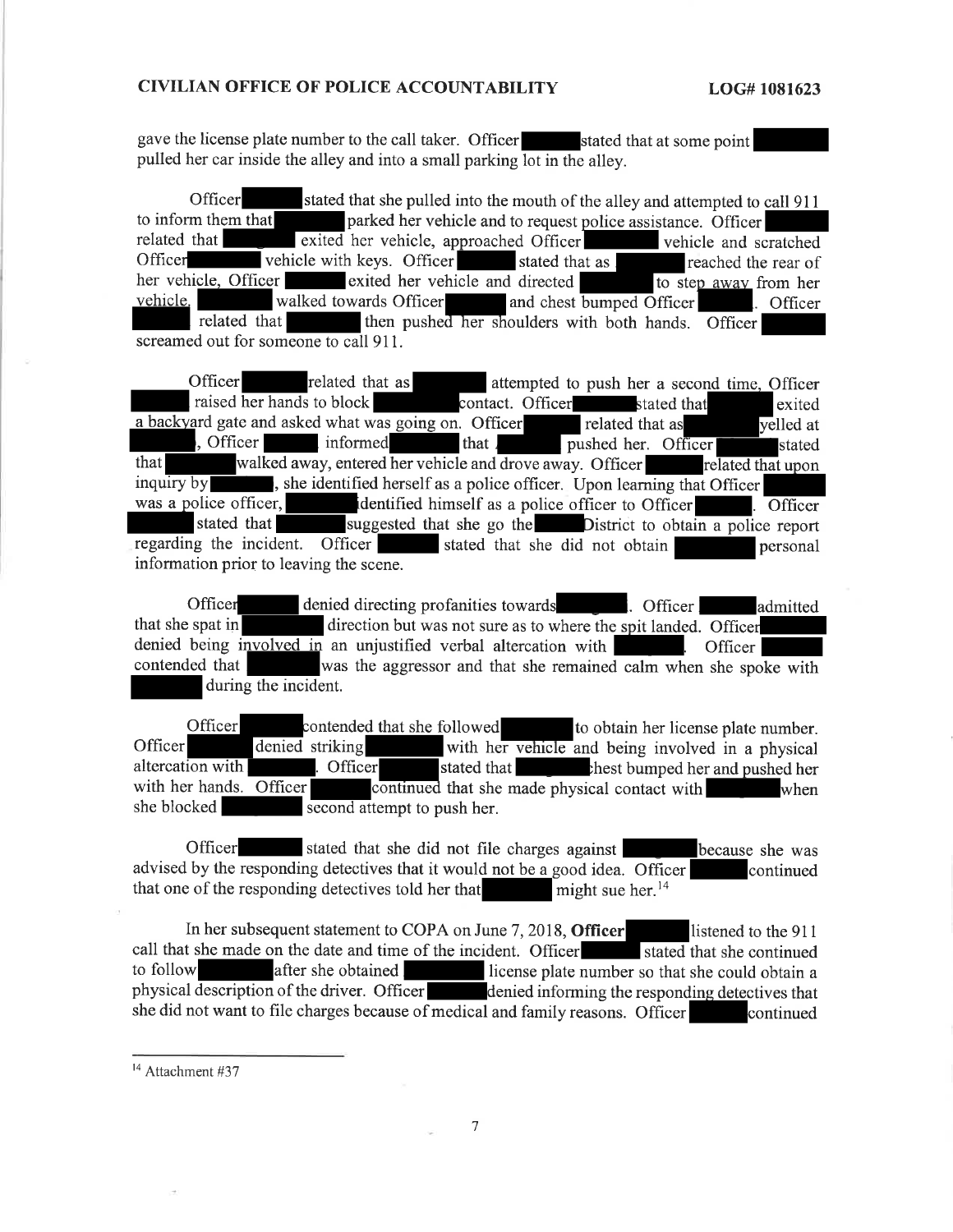that one of the responding detectives told her that the case was not a good case. Officer did not recall speaking with the responding detectives about her medical history.<sup>15</sup>

#### **b. Digital Evidence**

The **Evidence Technician Photographs** of the involved vehicles depict white spots on the driver's side door of the , driven by . The evidence technician photographs also depict a white line and white spots on the driver's side door of the black Chevrolet Suburban, driven by Officer .<sup>16</sup>

#### **c. Physical Evidence**

According to the **Medical Records** from was admitted to the emergency room on July 28, 2016 and complained of left knee pain, hip pain and neck pain. **informed the medical personnel that on July 27, 2016, a vehicle struck her** parked vehicle and she exited her vehicle to look at the license plate of the vehicle. related that the same vehicle struck her left knee at a low speed. Was diagnosed with simple bruising and minor knee trauma.<sup>17</sup>

### **d. Documentary Evidence**

In his **Initiation Report**, Sgt.  $\qquad$ , #, related that on July 27, 2016, he along with Sgt.  $\begin{pmatrix} 1 & 1 & 1 \\ 1 & 1 & 1 \end{pmatrix}$ ,  $\begin{pmatrix} 1 & 1 \\ 1 & 1 \end{pmatrix}$ ,  $\begin{pmatrix} 1 & 1 \\ 1 & 1 \end{pmatrix}$ ,  $\begin{pmatrix} 1 & 1 \\ 1 & 1 \end{pmatrix}$ ,  $\begin{pmatrix} 1 & 1 \\ 1 & 1 \end{pmatrix}$ ,  $\begin{pmatrix} 1 & 1 \\ 1 & 1 \end{pmatrix}$ ,  $\begin{pmatrix} 1 & 1 \\ 1 & 1 \end{pmatrix}$ ,  $\begin{pmatrix} 1 & 1 \\ 1 & 1 \end{$ . Upon arrival against an off-duty Chicago Police Officer, now known as Officer . The related that during a road rage incident, Officer spat on her and struck her with her vehicle. stated that she sustained an injury to her left knee as a result of the alleged incident. It is reported that refused medical treatment when offered. It is further reported that Sgt. did not observe any visible injuries. (Att. #4)

According to the **Original Case Incident Report** and **Case Supplementary Report** on July 27, 2016, at approximately 1:50 p.m. Officer entered the entered the District Station to complete a report regarding an incident that occurred on July 27, 2016, at approximately 1:32 p.m. Officer related that as she was driving her vehicle in traffic from a stop sign westbound on and proceeding to make a right, a failed to stop at a stop sign eastbound on and almost struck Officer vehicle.

Officer observed that the female driver, now known as , was on her cellphone. Stopped next to Officer and Officer looked in direction. Shouted, "What" towards Officer . Officer informed that she almost struck her vehicle and that was on her cellphone when she

 $\overline{a}$ <sup>15</sup> Attachment #51

<sup>16</sup> Attachment #23

<sup>&</sup>lt;sup>17</sup> Attachment #32

<sup>&</sup>lt;sup>18</sup> Attachment #52, Attendance and Assignment Sheets for July 27, 2016, 016<sup>th</sup> District, Watch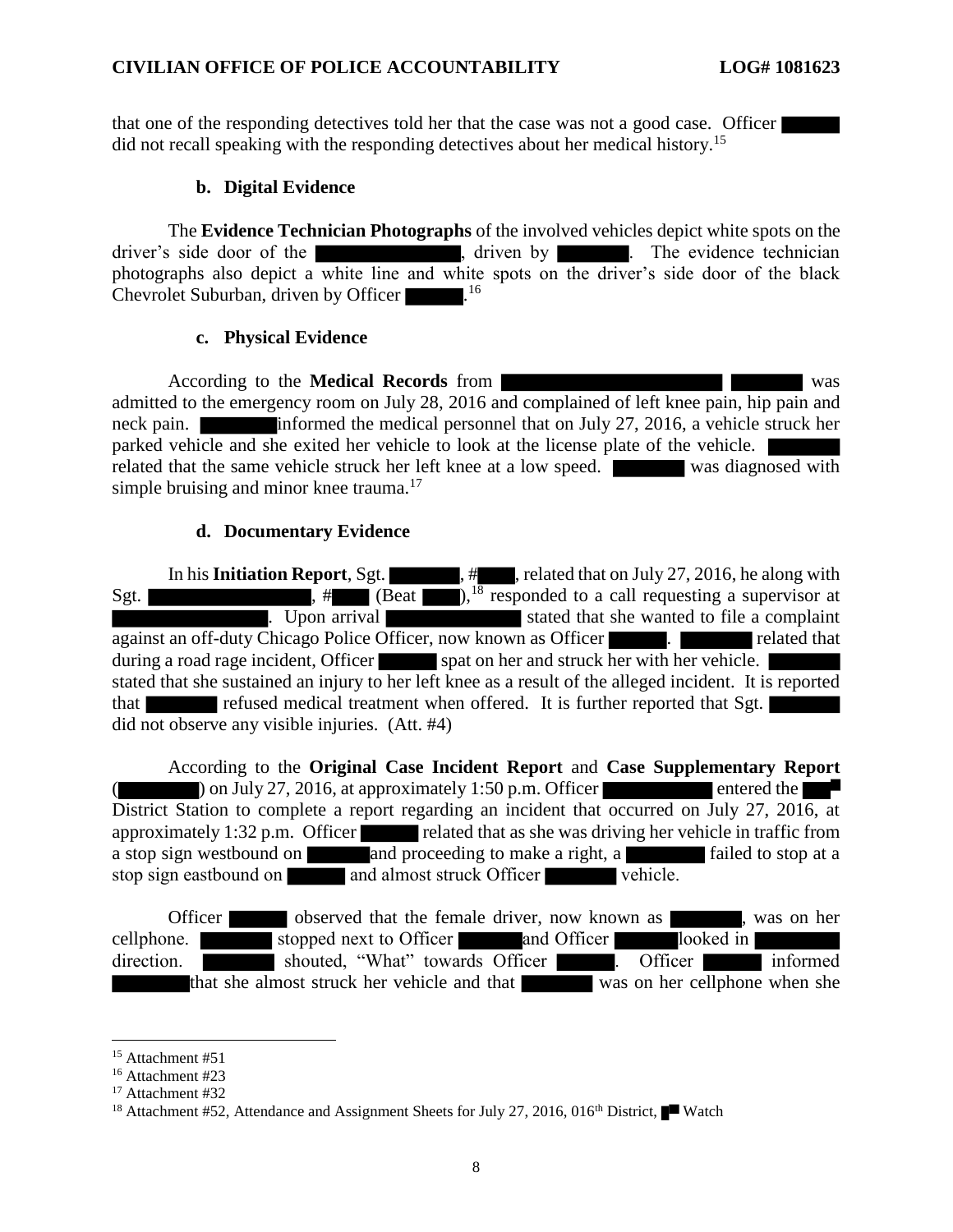failed to stop at the stop sign. It is reported that stated words to the effect of, "Call the fucking police." Officer then identified herself as a police officer.

spat at Officer and the spit entered Officer mouth. then stated words to the effect of, "Your mom is a fucking cunt." Officer proceeded to remove the spit from her mouth. drove away and stated, "I'll kill your police (unsure of what the last word was)." Officer called 911 and followed to obtain her license plate.

Officer followed Ms. to the alley of ( ) pulled into a parking spot on the south side of the alley, exited her proached Officer vehicle and approached Officer ehicle. The punched Officer vehicle causing a deep scratch and walked to the rear of her vehicle. Officer exited her vehicle and walked to the rear of her vehicle and directed not to touch her vehicle.

chest bumped Officer and then pushed Officer on her chest with both hands. Officer **. Entertainment is a contract that the scene.** Officer **entered her entered her** vehicle and drove to the District Station to report the incident.

It is reported that via telephone, stated that he was in the backyard of his in-law's house when he heard a commotion in the alley. **Observed two females**, now known as and Officer yelling at each other. observed approach Officer and yell in her face. placed himself between and Officer to defuse the situation.<sup>19</sup>

According to the **Chicago Police Event Queries** ( and **and 1 and the Office of Emergency Call Transmissions** Officer  $2^{0}$ telephoned 911 on July 27, 2016, at 1:36 p.m. and reported that has road rage and threatened to kill her. Officer informed the call taker that she was following After Officer gave the call taker the license plate number, the call taker advised Officer not to follow **the contract of the call taker** that she had to follow so that she could obtain a physical description of  $\sim$  .<sup>21</sup>

#### **VI. LEGAL STANDARD**

For each Allegation COPA must make one of the following findings:

1. Sustained - where it is determined the allegation is supported by a preponderance of the evidence;

 $\overline{a}$ 

 $19$  Attachment #5, #6

<sup>&</sup>lt;sup>20</sup> It should be noted that Officer did not identify herself as an off-duty Chicago Police Officer to the call taker.

<sup>&</sup>lt;sup>21</sup> Attachments  $24 - 28$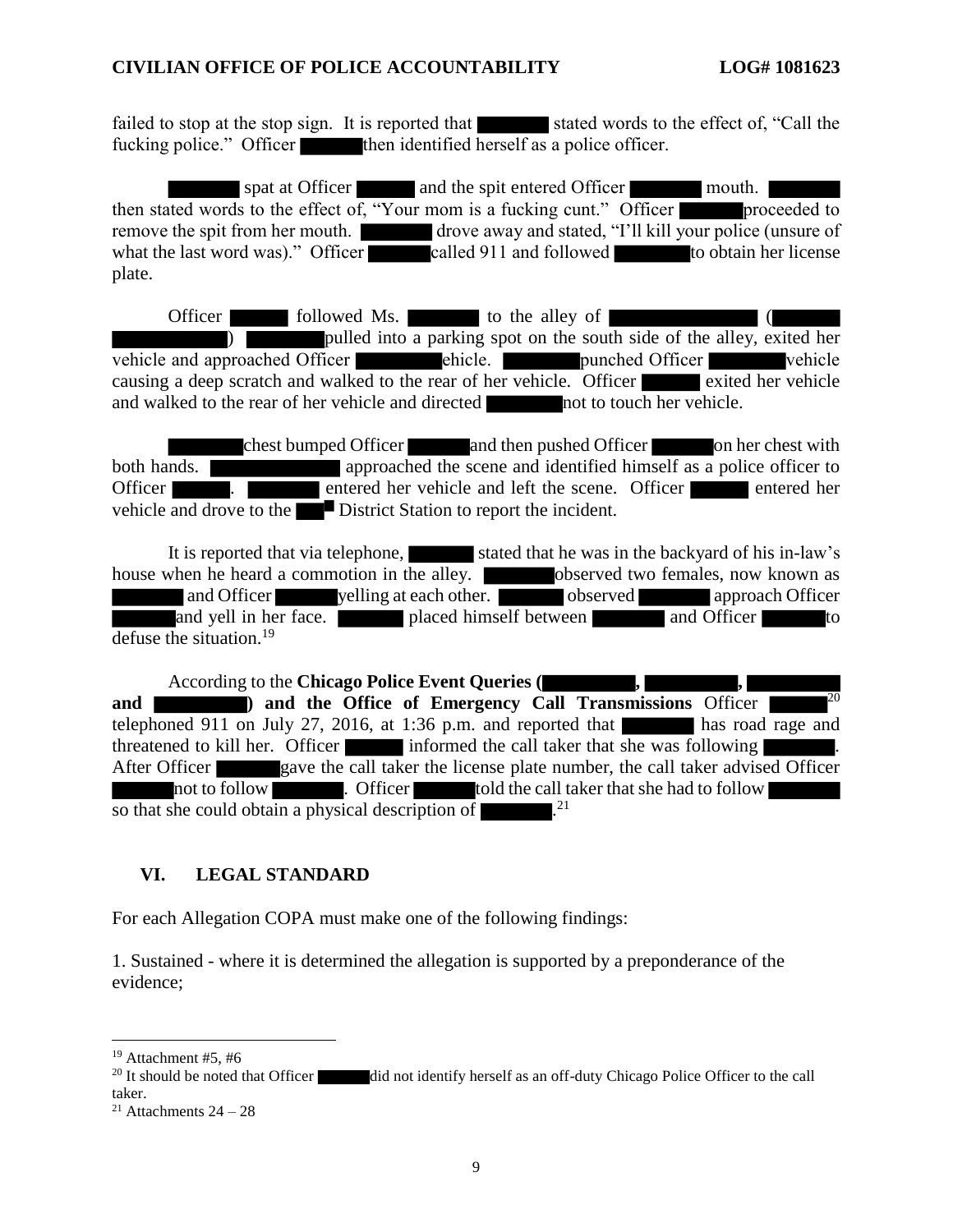2. Not Sustained - where it is determined there is insufficient evidence to prove the allegations by a preponderance of the evidence;

3. Unfounded - where it is determined by clear and convincing evidence that an allegation is false or not factual; or

4. Exonerated - where it is determined by clear and convincing evidence that the conduct

described in the allegation occurred, but it is lawful and proper.

A preponderance of evidence can be described as evidence indicating that it is more likely than not that the conduct occurred and violated Department policy. See Avery v. State Farm

Mutual Automobile Insurance Co., 216 Ill. 2d 100, 191 (2005), (a proposition is proved by a preponderance of the evidence when it has found to be more probably true than not). If the evidence gathered in an investigation establishes that it is more likely that the misconduct occurred, even if by a narrow margin, then the preponderance of the evidence standard is met.

Clear and convincing evidence is a higher standard than a preponderance of the evidence but lower than the "beyond-a-reasonable doubt" standard required to convict a person of a criminal offense. See e.g., People v. Coan, 2016 IL App (2d) 151036 (2016). Clear and Convincing can be defined as a "degree of proof, which, considering all the evidence in the case, produces the firm and abiding belief that it is highly probable that the proposition  $\dots$  is true." Id. at  $\P$  28.

# **VII. ANALYSIS**

| <b>Accused:</b>       | . #                  |
|-----------------------|----------------------|
| Allegations #1 - 6:   | <b>Not Sustained</b> |
| <b>Allegation #4:</b> | <b>Exonerated</b>    |

COPA's finding is **Not Sustained** for **Allegation #1** that Officer was involved in an unjustified verbal altercation with **and** . In their statements to COPA both and Officer admit to exchanging words about a stop sign at the intersection of and . Both parties provided a version of events that diminished their culpability and blamed the other person. statement was not helpful. His version was inconsistent with both Officer and version. In sum, COPA lacks independent verifiable evidence of what occurred. Therefore, the allegation is not sustained.

COPA's finding is **Not Sustained** for **Allegation** #2 that Officer directed profanities towards **and the statement to COPA** stated that Officer referred to her as a "fat bitch." Officer denied referring to as a "fat bitch." There was no independent evidence to prove or disprove this allegation.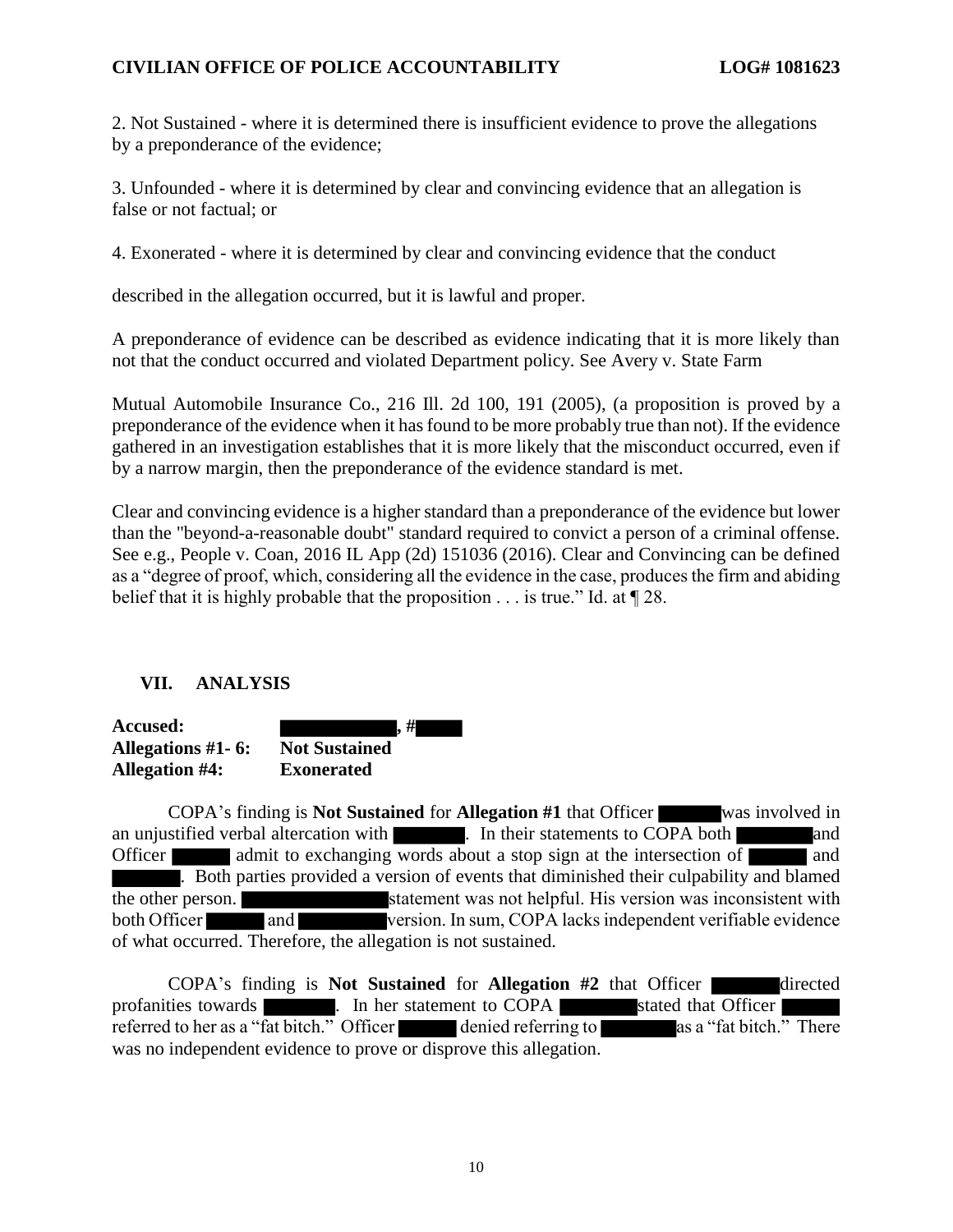COPA's finding is **Not Sustained** for **Allegation #3** that Officer spat at/on . In her statement to COPA Officer claimed that spat on her face and in her mouth and while she spit, it was only to spit out saliva. COPA lacks any independent verifiable evidence to support either version. Therefore, the allegation is not sustained.

COPA's finding is **Exonorated** for **Allegation #4** that Officer followed to her place of residence without justification. In her statement to COPA Officer admitted that she continued to follow after obtaining her license plate number to obtain a physical description of **. Regardless of the reason**, following a person on a public street is neither a violation of law or a violation of policy.

**COPA's finding is Not Sustained for Allegation #5** that Officer struck with her vehicle. In her statement to COPA stated that Officer struck her with her vehicle as she attempted to photograph Officer license plate. According to the medical records obtained from  $\blacksquare$ , informed the medical staff that a vehicle struck her vehicle and that she was struck on her left knee by the same vehicle when she exited her vehicle to obtain the license plate number. was diagnosed with bruising and minor knee trauma. In her statement to COPA Officer denied striking with her vehicle. There is insufficient evidence to prove or disprove the allegation.

COPA's finding is **Not Sustained** for **Allegation #6** that Officer was involved in an unjustified physical altercation with **As articulated above, the accounts of both** and Officer were inconsistent related to what occurred physically. COPA lacks independent verifiable evidence that Officer had a physical altercation with . Therefore, the allegation is not sustained.

# **VIII. CONCLUSION**

Based on the analysis set forth above, COPA makes the following findings:

| <b>Officer</b> | <b>Allegation</b>                                                        | Finding /<br><b>Recommendation</b> |
|----------------|--------------------------------------------------------------------------|------------------------------------|
| Officer        | involved in<br>unjustified<br>1. Was<br>verbal<br>an<br>altercation with | <b>Not Sustained</b>               |
|                | Directed profanities towards<br>2.                                       | <b>Not Sustained</b>               |
|                | 3.<br>Spat on                                                            | <b>Not Sustained</b>               |
|                | 4.<br>to her place of residence<br>Followed<br>without justification.    | <b>Exonerated</b>                  |
|                | with her vehicle.<br>Struck<br>.5.                                       | <b>Not Sustained</b>               |
|                |                                                                          | <b>Not Sustained</b>               |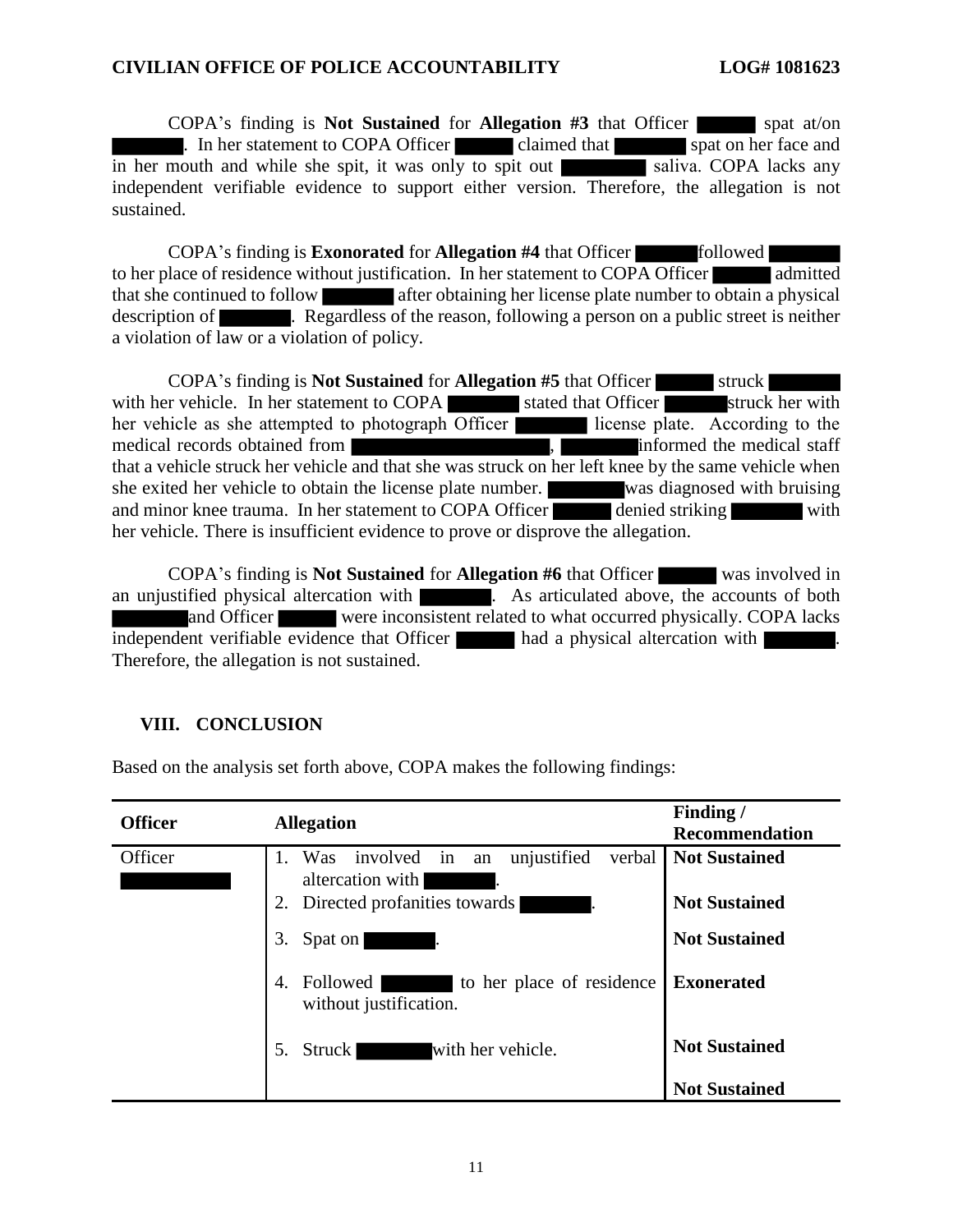| altercation with |  |  |  | 6. Was involved in an unjustified physical |  |
|------------------|--|--|--|--------------------------------------------|--|
|                  |  |  |  |                                            |  |

Approved:

\_\_\_\_\_\_\_\_\_\_\_\_\_\_\_\_\_\_\_\_\_\_\_\_\_\_\_\_\_\_\_\_\_\_ \_\_\_\_\_\_\_\_\_\_\_\_\_\_\_\_\_\_\_\_\_\_\_\_\_\_\_\_\_\_\_\_\_\_

June 6, 2019

Andrea Kersten *Deputy Chief Administrator – Chief Investigator* Date